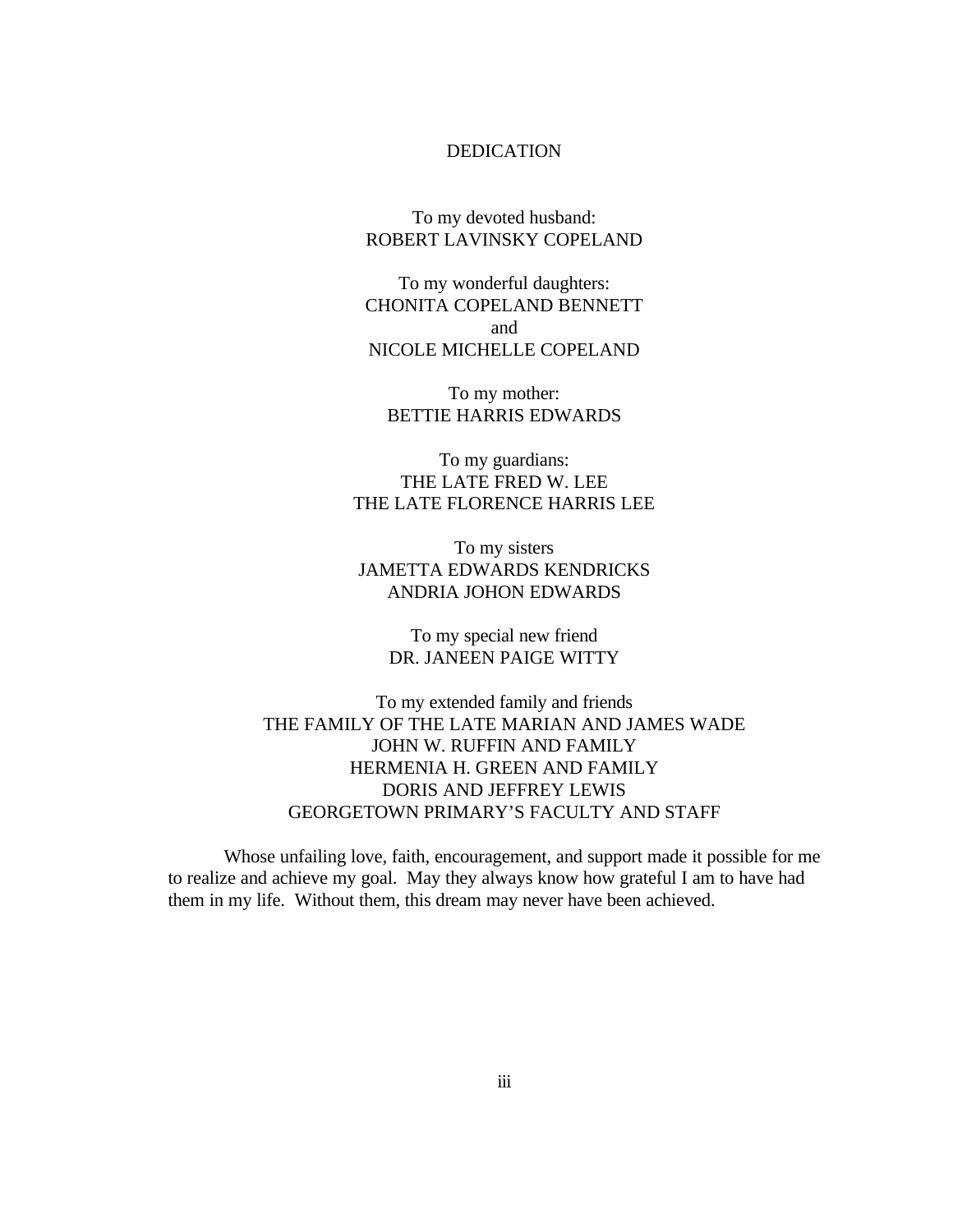#### ACKNOWLEDGMENTS

I would like to express my sincere gratitude to the members of my doctoral committee, Dr. Robert R. Richards, Dr. Jimmie C. Fortune, Dr. Wayne M. Worner, Dr. Glen I. Earthman, and Dr. Glenn L. Koonce for their continued support, knowledge, guidance, and expertise. I am eternally grateful to each of them for believing in me and allowing be the opportunity to complete this task. I would also like to extend my gratitude to Dr. David J. Parks who unselfishly gave of his expertise to assist me one on one numerous times during the last two years as I embarked to find closure to this chapter in my life.

I would also like to give thanks to Dr. Aaron Gay, Norfolk City Public Schools, and Dr. Robert Cowden, Chesapeake Public Schools for approving my instrument, so that schools in their district could be surveyed. Special thanks is also accorded these two men for their assistance and time spent checking to make sure that my instrument was acceptable, as well as offering guidance and assistance when needed to make sure that the statistical procedures were completed correctly.

I would like to give a special thank you to Dr. Janeen Paige Witty, Norfolk State University, for all the time and energy she gave me during the completion of my dissertation. She possesses a unique and valuable gift of love and devotion to the field of education, and to helping others achieve their goals. May she forever know how much I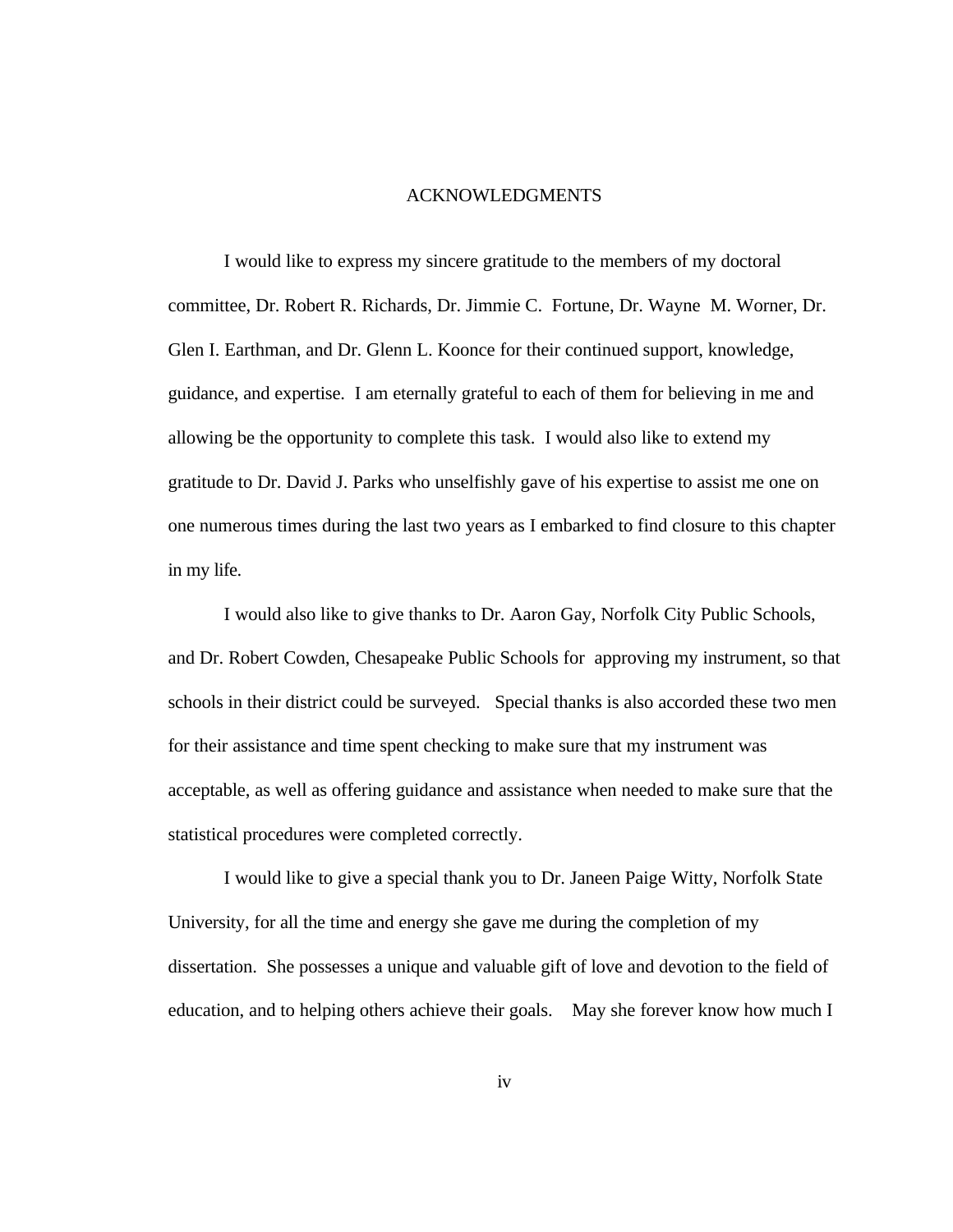appreciate her dedication and friendship during the completion of my dissertation. I would also like to give thanks to Dr. Elaine Witty, for her assistance, encouragement, and inspiration. I will always remember her telling me that I needed to prioritize my life in order to complete this task.

To the principals and teachers of the five schools surveyed during my study, I would like to say thank you for your help. The assistance by the principals of each school in administering and collecting the surveys was outstanding. The teachers on their staff assisted unselfishly. May each of them know that I am truly grateful for their participation in the completion of my study.

A special thank you is also awarded to the faculty and staff of Georgetown Primary where I have served as assistant principal during the entire time that I have worked on completing my doctoral degree. I thank them for believing in me, encouraging me, and assisting me in fulfilling my educational goals.

Special thanks to my extended family and friends who have pushed me, encouraged me, and supported me every step of the way. May they forever know how much their love and support has meant to me throughout the years. I would also like to say thank you to the many members of my family who did not live to see me complete my dissertation, but I know that they were looking down on me, encouraging me, and guiding me every step of the way.

Finally, I would like to express my heartfelt thanks to my devoted husband, Robert, who supported me all the way through this long and difficult journey. His love,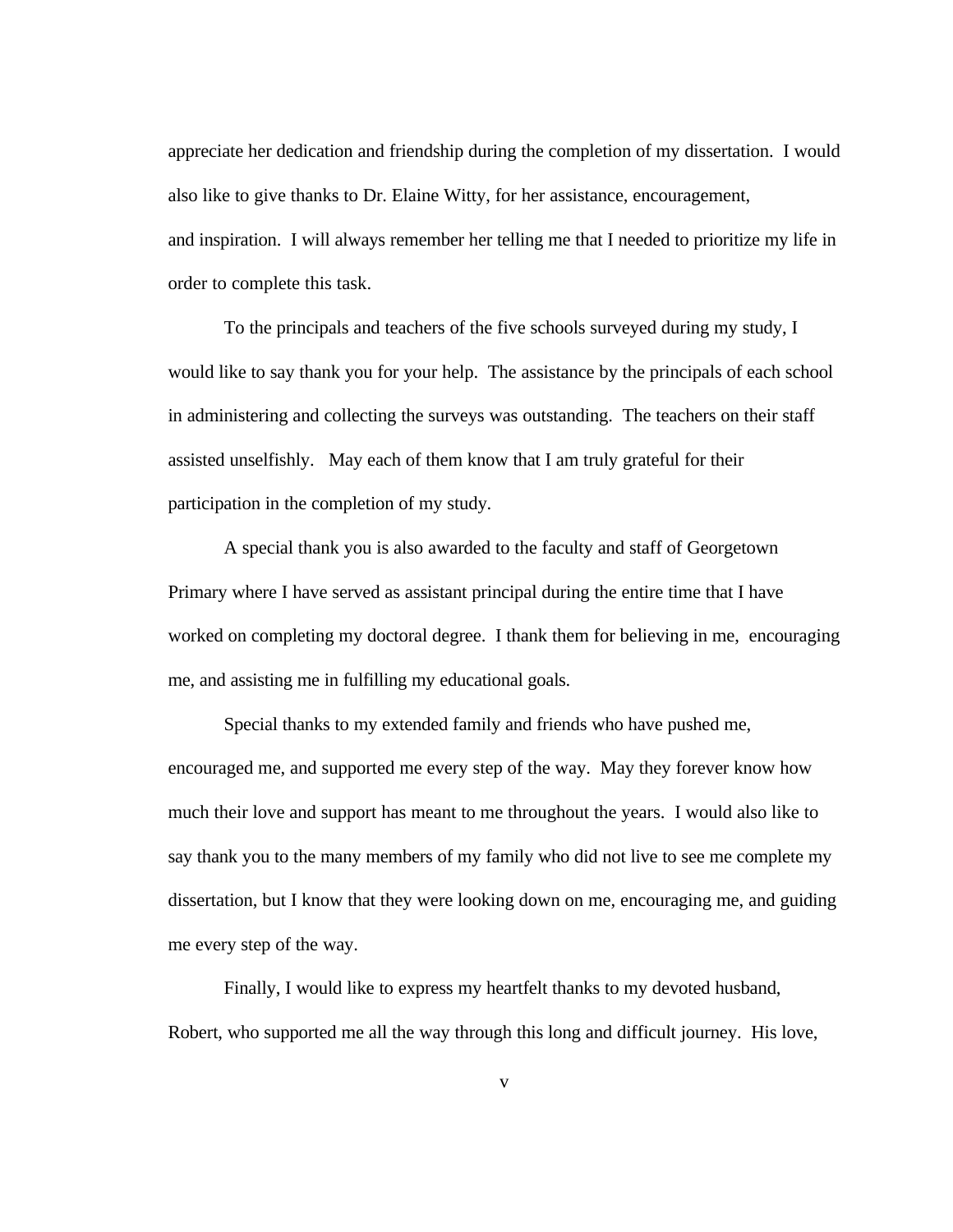sacrifice, encouragement, patience, and belief in me, has meant more to me then I will ever be able to express. Thank you, my love, for being there for me. Also, to my wonderful daughters, Chonita and Nicole, thank you for all of your help throughout the years. You know, the little things that people say and do for you are extremely helpful when you realize that it comes from the heart. Thank both of you for being there, encouraging me, and just believing in your mother. And girls, thank you for constantly reminding me of the rule your daddy and I taught you, "YOU NEVER LEAVE A JOB THAT YOU HAVE STARTED UNTIL IT IS FINISHED."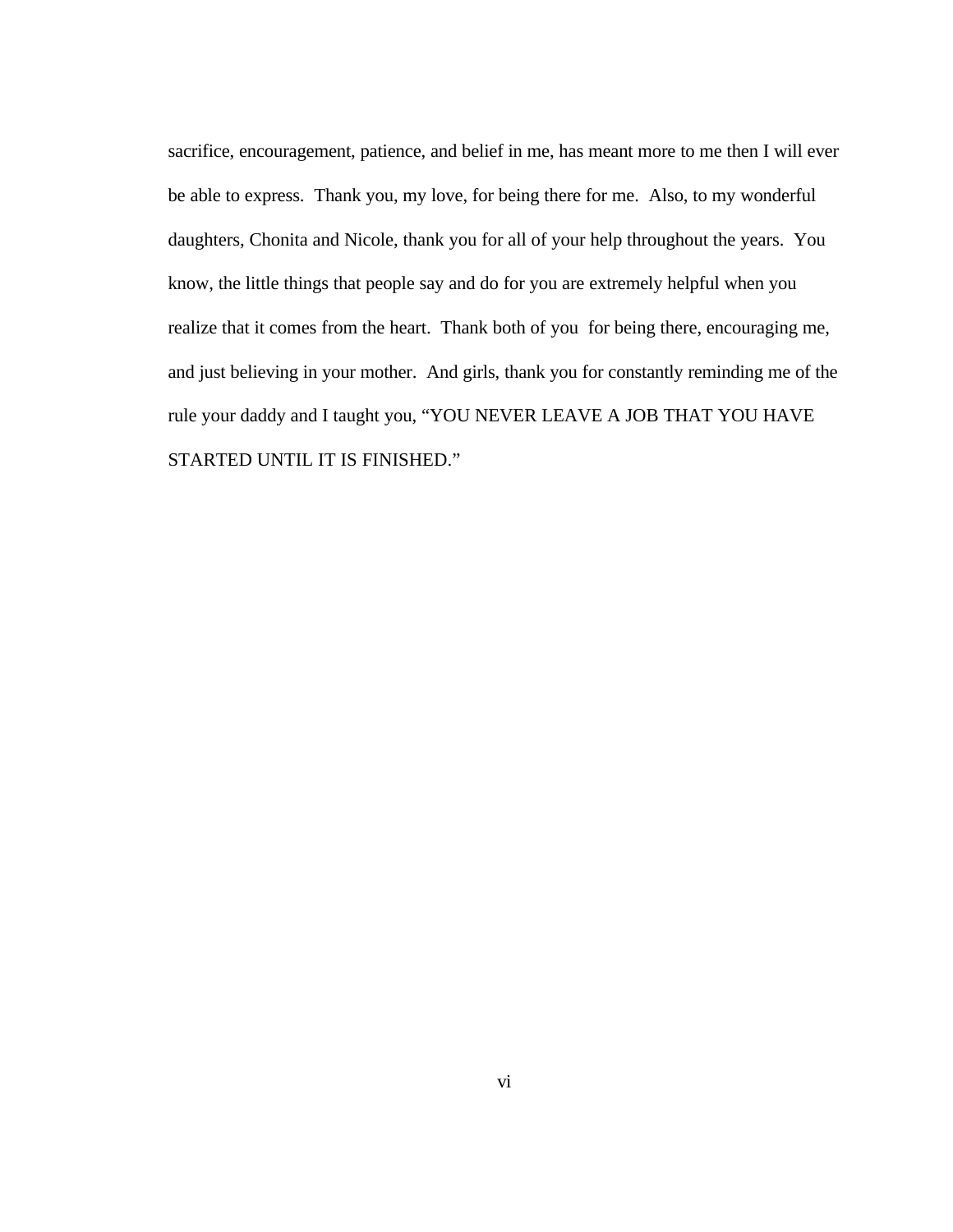# TABLE OF CONTENTS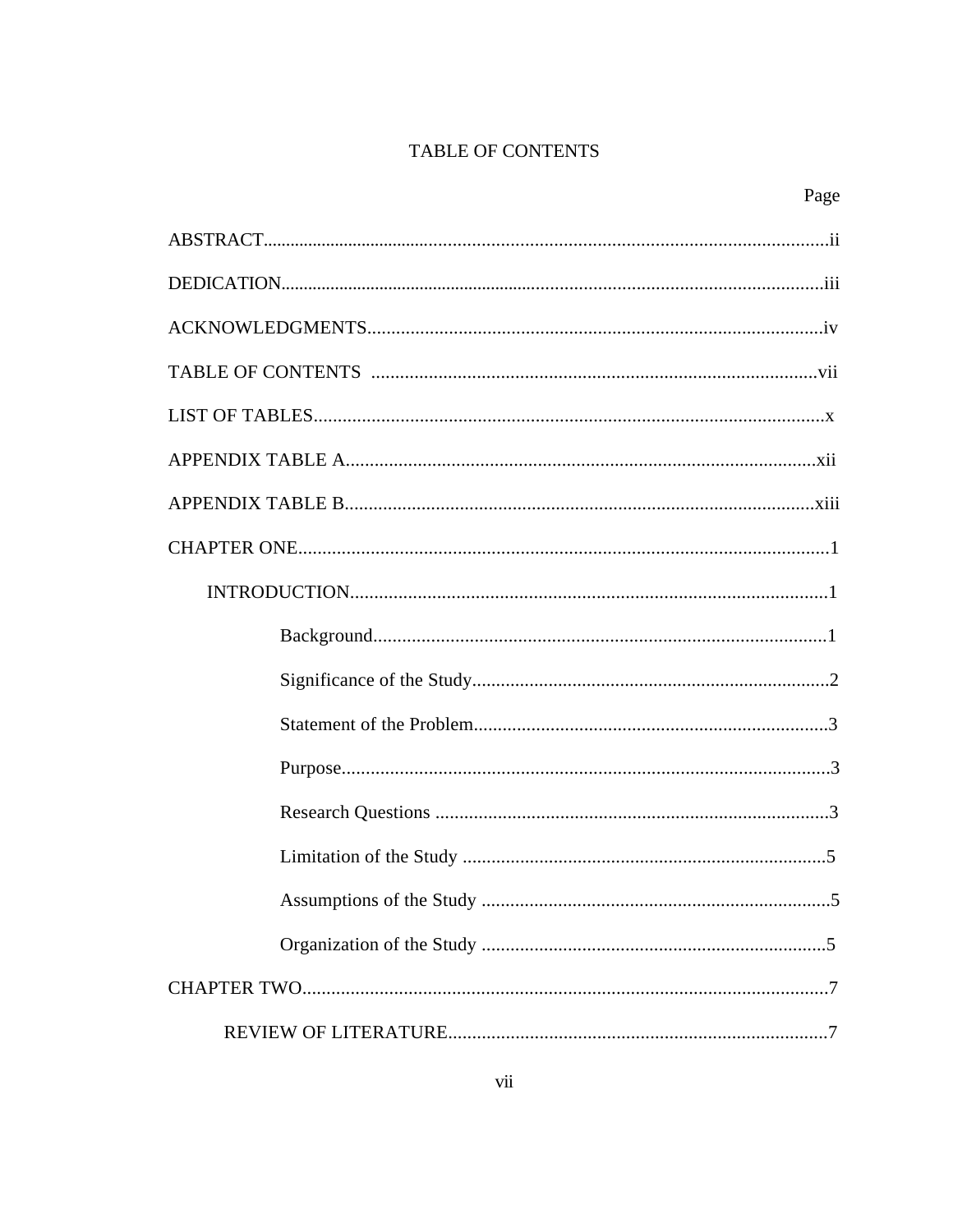| SUMMARY, CONCLUSIONS, AND RECOMMENDATIONS 98 |  |
|----------------------------------------------|--|
|                                              |  |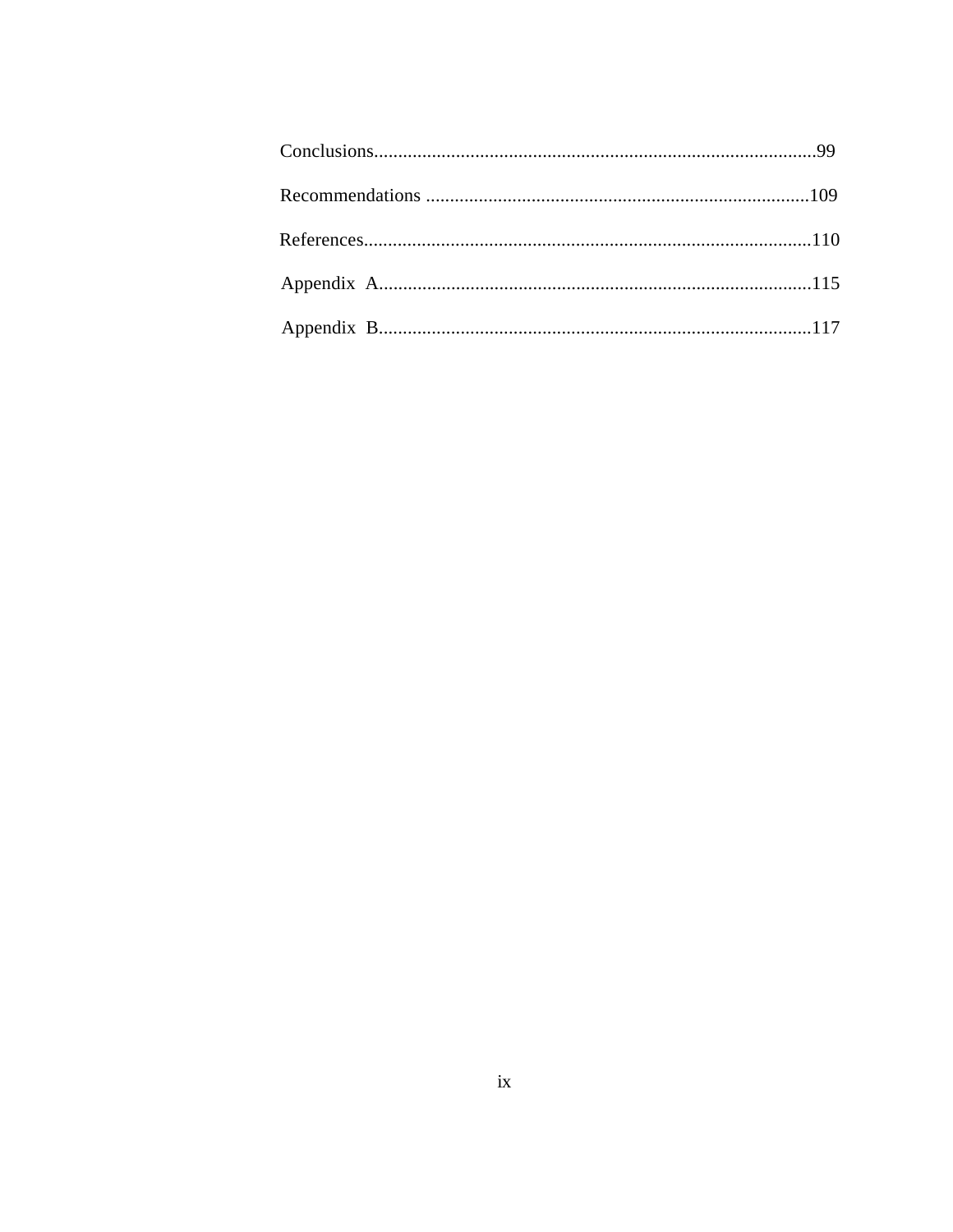### LIST OF TABLES

| Table 1.  |                                                                      |
|-----------|----------------------------------------------------------------------|
| Table 2.  |                                                                      |
| Table 3.  |                                                                      |
| Table 4.  |                                                                      |
| Table 5.  | Domains and Items on the Satisfaction with Participation in Decision |
|           |                                                                      |
| Table 6.  |                                                                      |
| Table 7.  | Summary of t-test of Involvement in the Operation of the School.  82 |
| Table 8.  | Summary of t-test of Involvement in Establishing Curriculum and      |
|           |                                                                      |
| Table 9.  | Summary of t-test for Teacher Development, Evaluation, and Work      |
|           |                                                                      |
| Table 10. | Summary of t-test of Involvement in Establishing Student Teacher     |
|           |                                                                      |
| Table 11. | Summary of t-test for Total Desired Involvement in School Decision   |
|           |                                                                      |
| Table 12. | Summary of t-test for Total Actual Involvement in School Decision    |
|           |                                                                      |
| Table 13. | Summary of t-test for Total Satisfaction with Involvement in School  |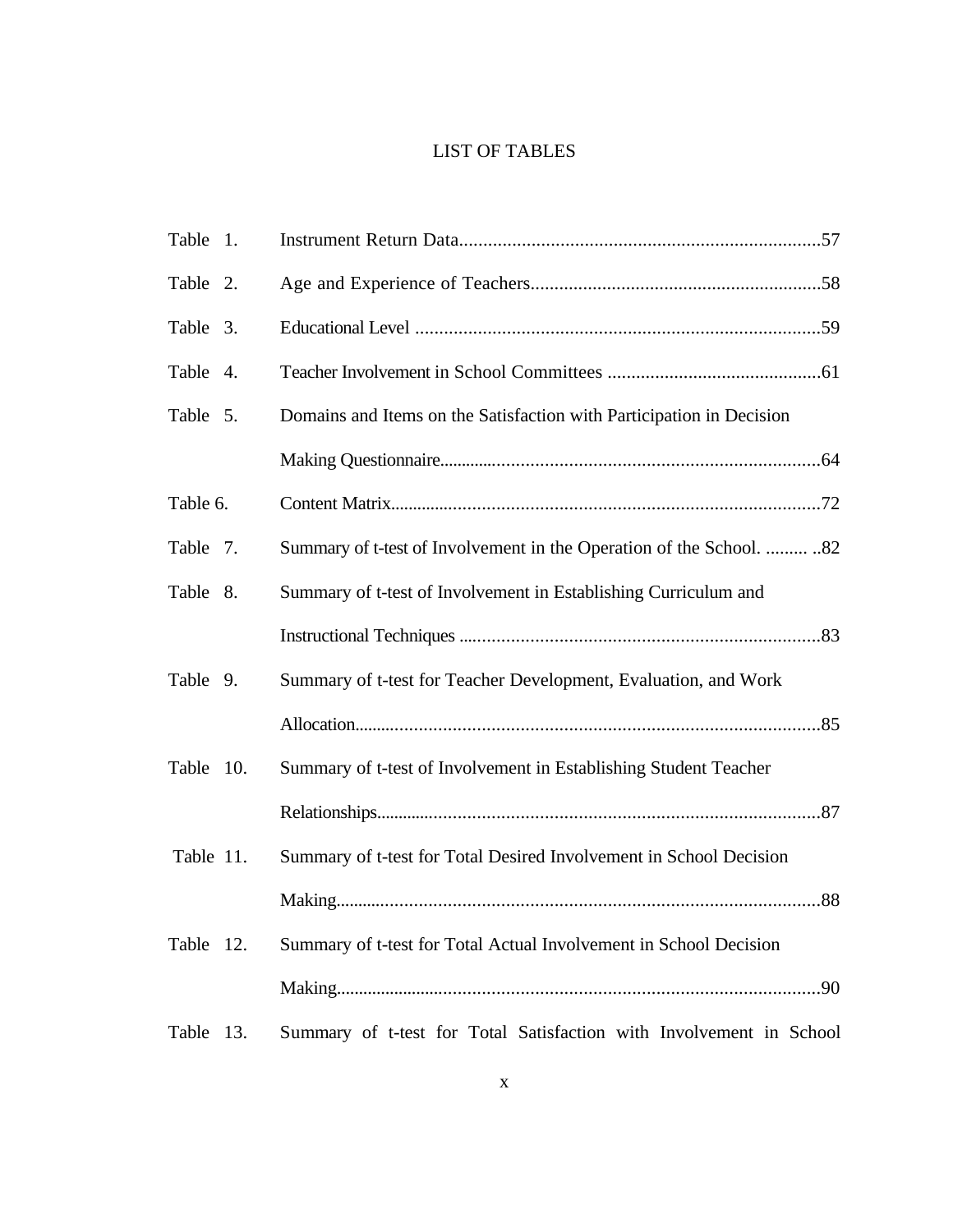|  | Table 14. Summary of t-test for Teachers' Toal Involvement in School Decision |  |
|--|-------------------------------------------------------------------------------|--|
|  |                                                                               |  |
|  |                                                                               |  |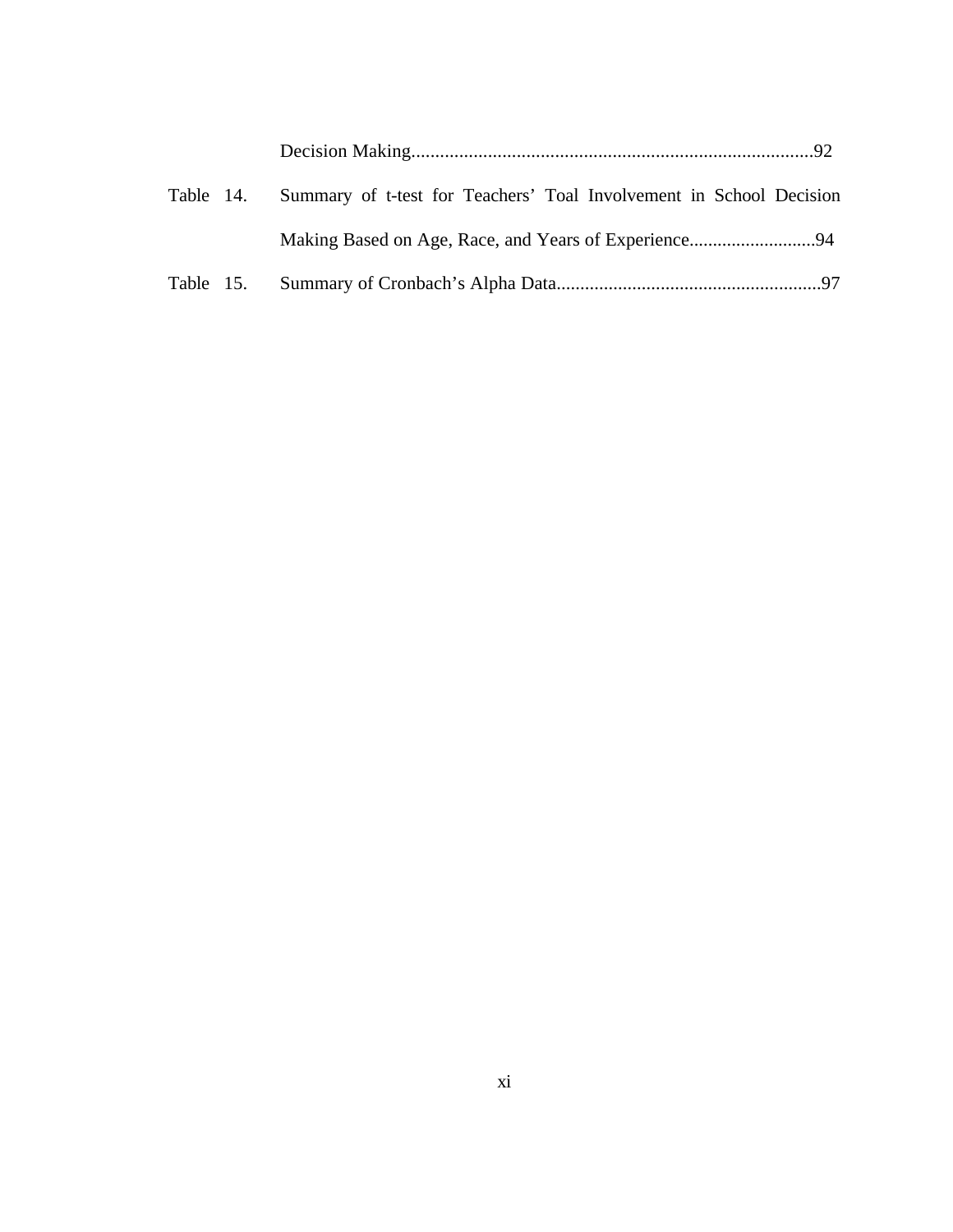### APPENDIX TABLE A

|--|--|--|--|